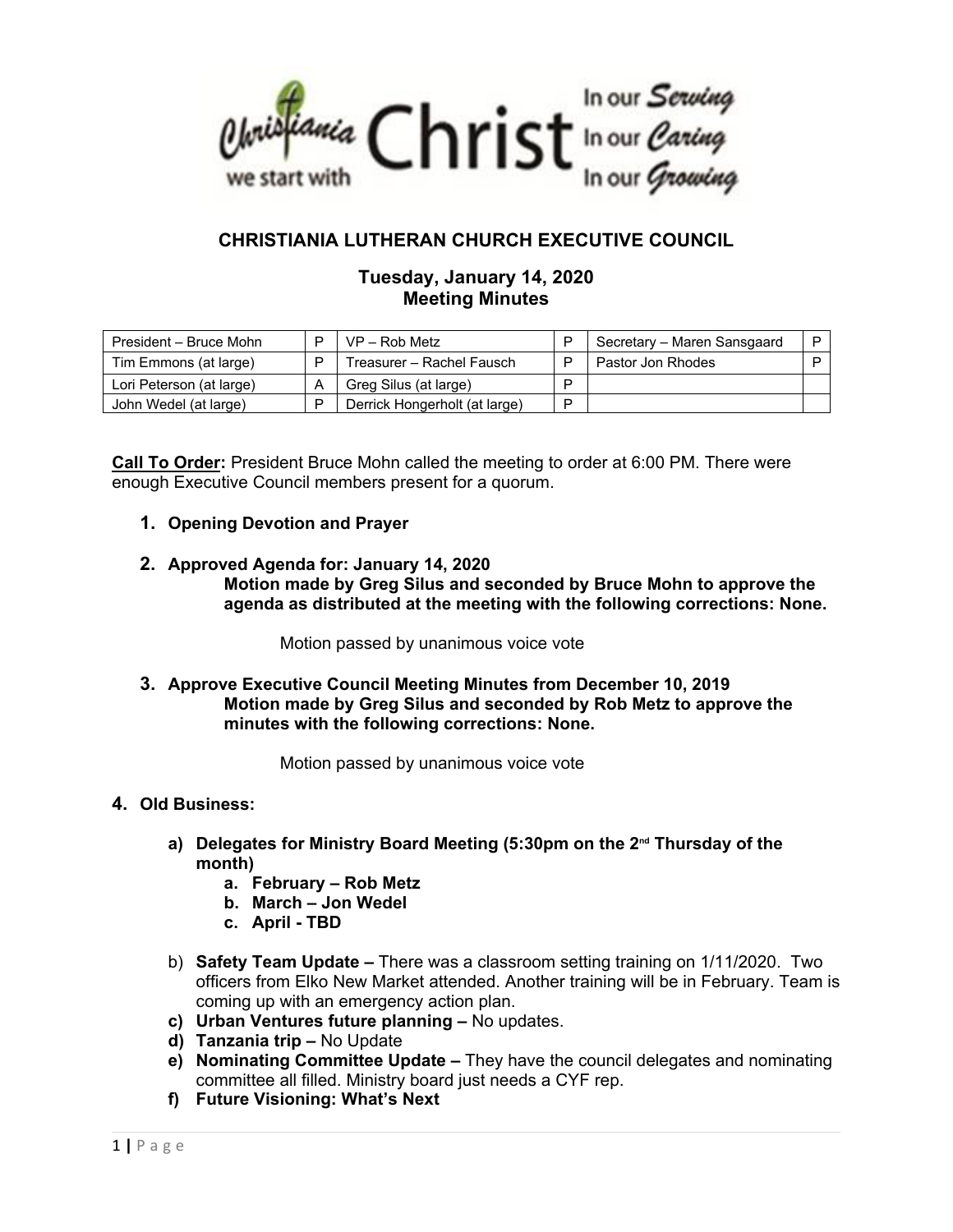- **5. New Business**
	- **a) St Paul Synod funding for revitalization** Do we want to help fund this? The letter was vague. We've asked council to find out more specifics on what they want funding for.
	- **b) Gustavus College is asking us to attend their Annual Business Meeting**  This is being shelved until the new date is determined.
	- **c) Sanctuary Sound System needs to be updated** Wireless mic has to be replaced by March 2020. No motion needs to take place. \$2,000 has been budgeted.
	- **d)** Leadership Gathering 9AM Saturday, February 9<sup>th</sup> for our new leadership team.

## **6. Council Information and Reports**

- **a. Receive Treasurer's Report** Ended 2019 budget similar to 2018 budget.
- **b. Receive Pastor's Report** Pastor is leaving this month for Tanzania. Lots to do to prepare for that. How will GOD show up for him there?
- **c. Receive CYF Leader's Report** February 2<sup>nd</sup> will be the pancake breakfast. February 9<sup>th</sup> Rep from Camp Onamia. Looking for a new Superintendent. January  $29<sup>th</sup>$  has an Islamic speaker coming in to speak to confirmation students, open for all members to attend.
- **d.** Property Committee Report Not Received
- **e. Receive Ministry Board Report** Determined the reps for the board for 2020.
- **f.** Worship Report Pastor updated that more meetings are planned for 2020 to plan for different seasons in the church.
- **g.** Mission Report Pastor reported that more members are needed to join this team.
- **h.** Congregational Life Not Received
- **i.** Stewardship Not Received
- **j.** Membership Report Not Received
- **k.** Financial Review Committee Not Received
- **l.** Safety Committee Not Received

#### **Motion made by Greg Silus and seconded by Tim Emmons to receive all the reports.**

Motion passed by unanimous voice vote

**7. Set Agenda for Next Meeting –** Tuesday, February 11<sup>th</sup>, at 6pm

### **8. Old Business:**

- **a) Delegates for Ministry Board Meeting**
- **b) Urban Ventures future planning**
- **c) Tanzania trip**
- **d) Sanctuary Sound System**
- e) **Future Visioning: What's Next**
- **9. New Business:** 
	- **a) Tool Kit for Congregational Leaders on February 22nd**
- **10.Adjournment:**

**Motion made by Derrick Hongerholt and seconded by Tim Emmons to adjourn the meeting at 7:41 pm.**